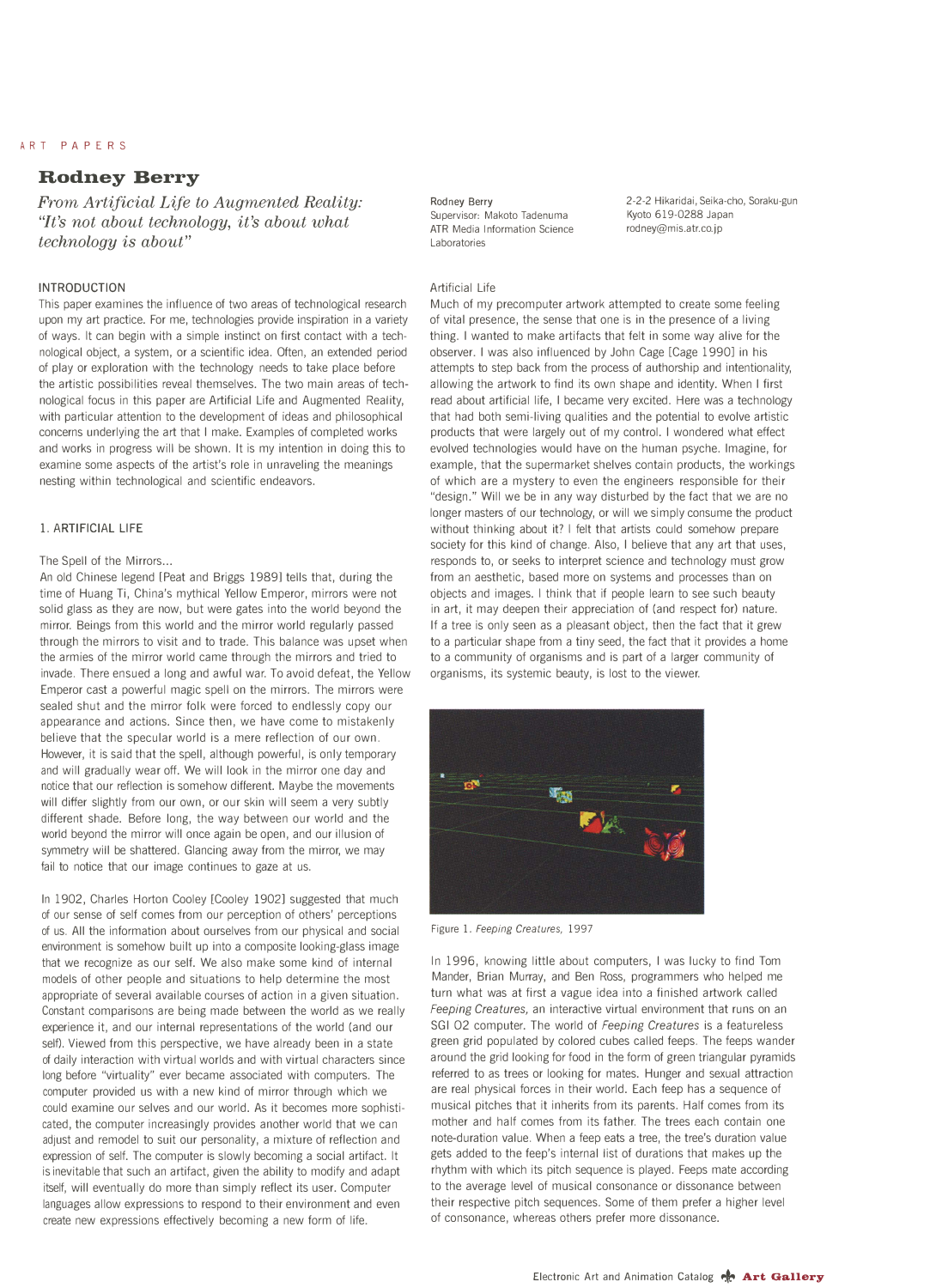# ART PAPERS

The piece is installed in a dark room where the video output is projected onto a screen. The visitor uses a mouse to move an imaginary camera around. The camera position serves as a virtual microphone so that nearer creatures are louder, and distant ones are not heard at all. As feeps move, their sound moves with them so the visitor can still hear creatures even when they are behind and not visible on the screen. The basic idea was to make something that would keep on changing and deliver up an endless variety of novel melodies and rhythms totally outside the control of either the audience or the artist.

In practice, however, things are not so simple. Usually the music produced is a fairly even mixture of all 12 pitches in the western chromatic scale (people have likened it to late Schoenberg). When a number of creatures with a preference for similar-sounding pitch series happen to be in the same area, they mate very quickly, as do their offspring. They very quickly become inbred and use up all the available food. Soon, the whole population of the world all end up playing the same melody. The piece might run for eight hours or more without this happening, but, once the right combination of factors happen to come together, the "hillbilly effect" can take over the whole world in just 10 minutes or less. This kind of surprise outcome is one of the things I find compelling about this kind of project. However, although I was exhilarated by the strong sense of vital presence when interacting with this work, I still felt unsatisfied with the amount of spontaneous variety created by the work. It appeared necessary to expand the model of the world to make it more complex. The result: two new artificial worlds.

Over the last two and a half years, I have worked on two other artificial life and music projects, *Gakki Monster Planet* (in collaboration with Palle Dahlstedt and Catherine Haw) and *Listening Sky* (with Alan Dorin and Wasinee Rungsarityotin). The two pieces complement each other in terms of the kinds of interaction available to the user.



Figure 2. *Gakki Monster Planet,* 2000; *Listening Sky,* 2001

*Gakki Monster Planet* is like a video game, complete with joystick. The visitor navigates a mountainous psychedelic landscape populated by creatures that also play music. The sound is a rhythmic, bleepy, "bio-techno" music, complete with dancing trees that make percussive sounds. The creatures are capable of a huge variety of sounds because many aspects of timbre are also part of their genetic makeup (imagine having a separate gene for each of the knobs on a large synthesizer). It is possible to grab individual creatures and drag them to where there is food or place them anywhere else in the world. It is also possible to induce two creatures to mate in order to influence what kind of sounds will be played by the offspring. Eventually, it will be possible to practice crude forms of farming by breeding selected creatures in special enclosures, or just shooting the ones we don't like.

*Listening Sky,* on the other hand, has a more ethereal and immaterial quality to it. The visitor's viewpoint is always at a distance from the spherical world and, like *Feeping Creatures,* the visitor can only move a microphone around and listen to various groups of creatures. No direct action in the world is permitted. Like *Gakki Monster Planet,*  the sound is also richly varied due to evolving sound algorithms. In *Listening Sky,* we tried to get away from the appearance of shaded polygons in favor of a more painterly approach to the rendering of the world. The sphere of the world itself is invisible, defined only by the paths of the creatures as they move around on it. The feeling is intended to be more meditative and detached.

As a pair, the two artworks are meant to give visitors a taste of being two very different kinds of god. In one, they can intervene and determine to some degree the music and events in the world. In the other, they must simply move around and enjoy the sights, sounds, and behaviors of the world. When working with programmers, I consider them to be co-authors of the artwork and not merely vehicles for the artist's grand vision. Maybe it was my early experience making music with groups that convinced me that the familiar synergy could not possibly result from any one of the separate players working alone. Programmers are often quite creative and have a strong sense of aesthetics. Through their discipline, good programmers develop a strong intuitive sense of systemic beauty that is able to adapt to an artist's perspective in a collaborative project.

Although work constraints have forced me to suspend development of these two works for the time being, I hope to eventually exhibit them together as a pair. I think that, at this point, I have run up against a major stumbling block that has hampered progress on all three of the artificial-life-based works. I am preaching an aesthetic of systems and processes, but I do not have sufficient knowledge of those systems and processes on the most fundamental level. In trying to evade intentionality, I also evaded responsibility for the code itself. The only way through this is to become a programmer myself, in order to allow the kind of tinkering and discovery that characterized and strengthened my earlier sculptural and musical works. This has forced me into a reskilling phase combined with a re-evaluation of the conceptual foundations of this work. To create a compelling aesthetic experience, the works should develop beyond their current state as a simplified reflection of existing nature. A powerful sense of vital presence will only come when we feel the eyes of our reflection gazing out at us.

#### **2. AUGMENTED REALITY**

#### Dad's Garage

When my father's Alzheimer's disease became severe, many relatives wanted to clean up his garage and throw out a lot of the useless junk that filled the entire space. My brother was against this. He said that every item in the garage was a part of Dad's mind, "When Dad goes into the garage, he might pick up some object at random and recall various memories and thoughts connected to that object. All these objects function as symbols and index markers for his thoughts and memories, and, in a sense, they are his thoughts and memories." It could be argued that meaning-laden objects are a part of our mind in the same sense that our tools and artifacts may form an extended body that co-evolves with the biological body. [Dawkins 1986] Objects themselves become symbols and symbols become objects. Objects may have both real and virtual aspects at any one time. In the light of this, the distinction between "real" and "virtual" gets as fuzzy as